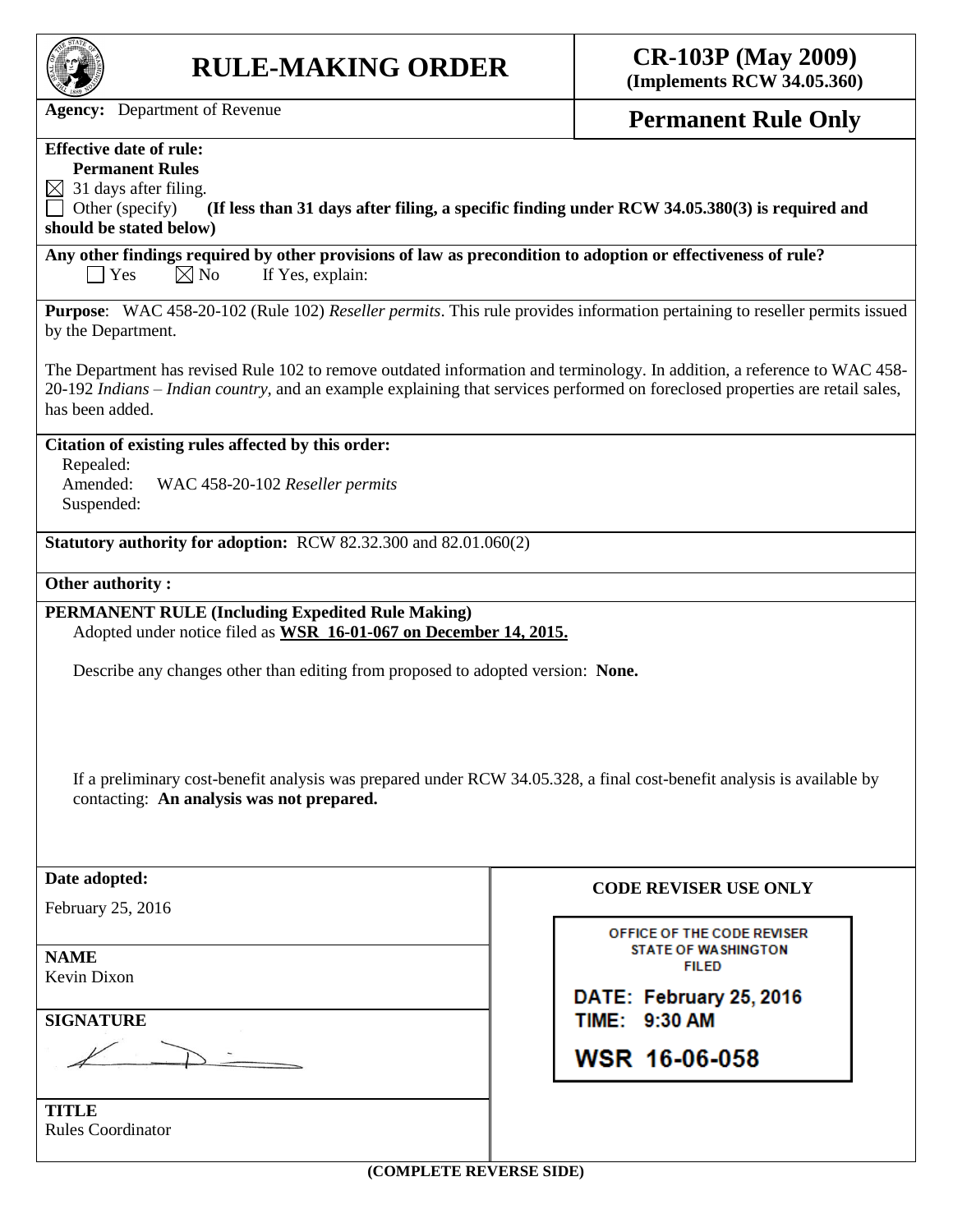| Count by whole WAC sections only, from the WAC number through the history note.<br>A section may be counted in more than one category. |                                        |                               |                                  |  |
|----------------------------------------------------------------------------------------------------------------------------------------|----------------------------------------|-------------------------------|----------------------------------|--|
| The number of sections adopted in order to comply with:                                                                                |                                        |                               |                                  |  |
| <b>Federal statute:</b><br><b>Federal rules or standards:</b><br>Recently enacted state statutes:                                      | <b>New</b><br><b>New</b><br><b>New</b> | Amended<br>Amended<br>Amended | Repealed<br>Repealed<br>Repealed |  |
| The number of sections adopted at the request of a nongovernmental entity:                                                             |                                        |                               |                                  |  |
|                                                                                                                                        | <b>New</b>                             | Amended                       | Repealed                         |  |
| The number of sections adopted in the agency's own initiative:                                                                         |                                        |                               |                                  |  |
|                                                                                                                                        | <b>New</b>                             | Amended 1                     | Repealed                         |  |
| The number of sections adopted in order to clarify, streamline, or reform agency procedures:                                           |                                        |                               |                                  |  |
|                                                                                                                                        | <b>New</b>                             | Amended                       | Repealed                         |  |
| The number of sections adopted using:                                                                                                  |                                        |                               |                                  |  |
|                                                                                                                                        |                                        |                               | Repealed                         |  |
| <b>Negotiated rule making:</b><br>Pilot rule making:                                                                                   | <b>New</b><br><b>New</b>               | Amended<br>Amended            | Repealed                         |  |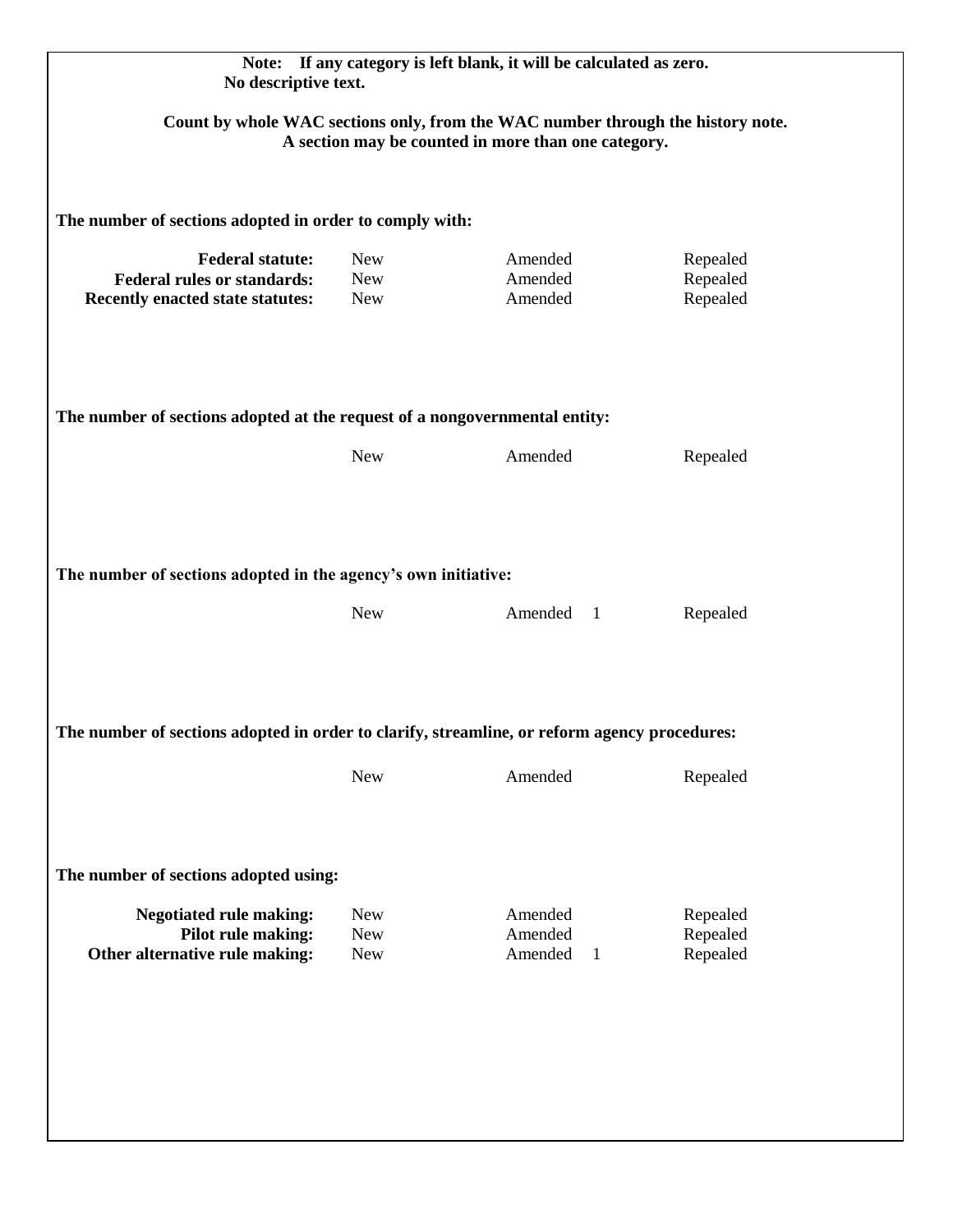AMENDATORY SECTION (Amending WSR 11-12-021, filed 5/24/11, effective 6/24/11)

**WAC 458-20-102 Reseller permits.** (1) **Introduction.** This ((section)) rule provides information about reseller permits issued by the department of revenue (department). ((<del>Effective January 1, 2010, re-</del> seller permits replaced resale certificates as the documentation necessary to substantiate the wholesale nature of a sales transaction.)) The department issues reseller permits ((are issued)) to businesses that make wholesale purchases, such as retailers, wholesalers, manufacturers, and qualified contractors. The permits allow <u>the</u> businesses to purchase certain items or services ((at wholesale)) without paying retail sales tax. ((Additional information can be found on the department's internet site: http://dor.wa.gov.

(a) **What other sections provide related information?** The following sections may contain additional relevant information:

•)) (a) **Other rules that may apply.** Readers may want to refer to other rules for additional information, including those in the following list:

(i) WAC 458-20-101 (Tax registration and tax reporting) for information on who is required to register and file returns;

(ii) WAC 458-20-10201 (Application process and eligibility requirements for reseller permits) for ((more)) information about the application process and eligibility requirements for obtaining a reseller permit;

 $((\bullet))$  (iii) WAC 458-20-10202 (Brief adjudicative proceedings for matters related to reseller permits) for ((more)) information about the procedures for appealing the denial of an application for a reseller permit; ((and

 $\bullet$ )) (iv) WAC 458-20-102A (Resale certificates)((<del>, which explains</del> the)) for information about resale certificate documentation requirements for wholesale sales occurring before January 1, 2010; and

(v) WAC 458-20-192 (Indian-Indian country) for information on the extent of the state's authority to regulate and impose tax in Indian country.

(b) **Examples.** ((This section contains examples which)) Examples found in this rule identify a number of facts and then state a conclusion. ((The)) These examples should be used only as a general guide. The tax results of other situations must be determined after a review of all  $((\theta \oplus f))$  the facts and circumstances.

(2) **What is a reseller permit?** A reseller permit is a document issued to a business by the department that the business provides to a seller to substantiate a wholesale purchase. Each reseller permit contains a unique identifying number. Businesses should keep the original permit and make and distribute copies of the permit to sellers from whom they make wholesale purchases as described in subsection (6) of this ((section)) rule. Sellers ((can)) may store copies of reseller permits in either paper or electronic format.

The reseller permit document issued by the department contains an optional, blank "Notes" section in which the permit holder (( $e$ an)) may provide additional information, such as a description of the items or services the permit holder wishes to purchase at wholesale.

(3) **Who may use a reseller permit?** The buyer may authorize any person in its employ to use a copy of the buyer's reseller permit on the buyer's behalf. However, misuse of the reseller permit subjects the buyer to: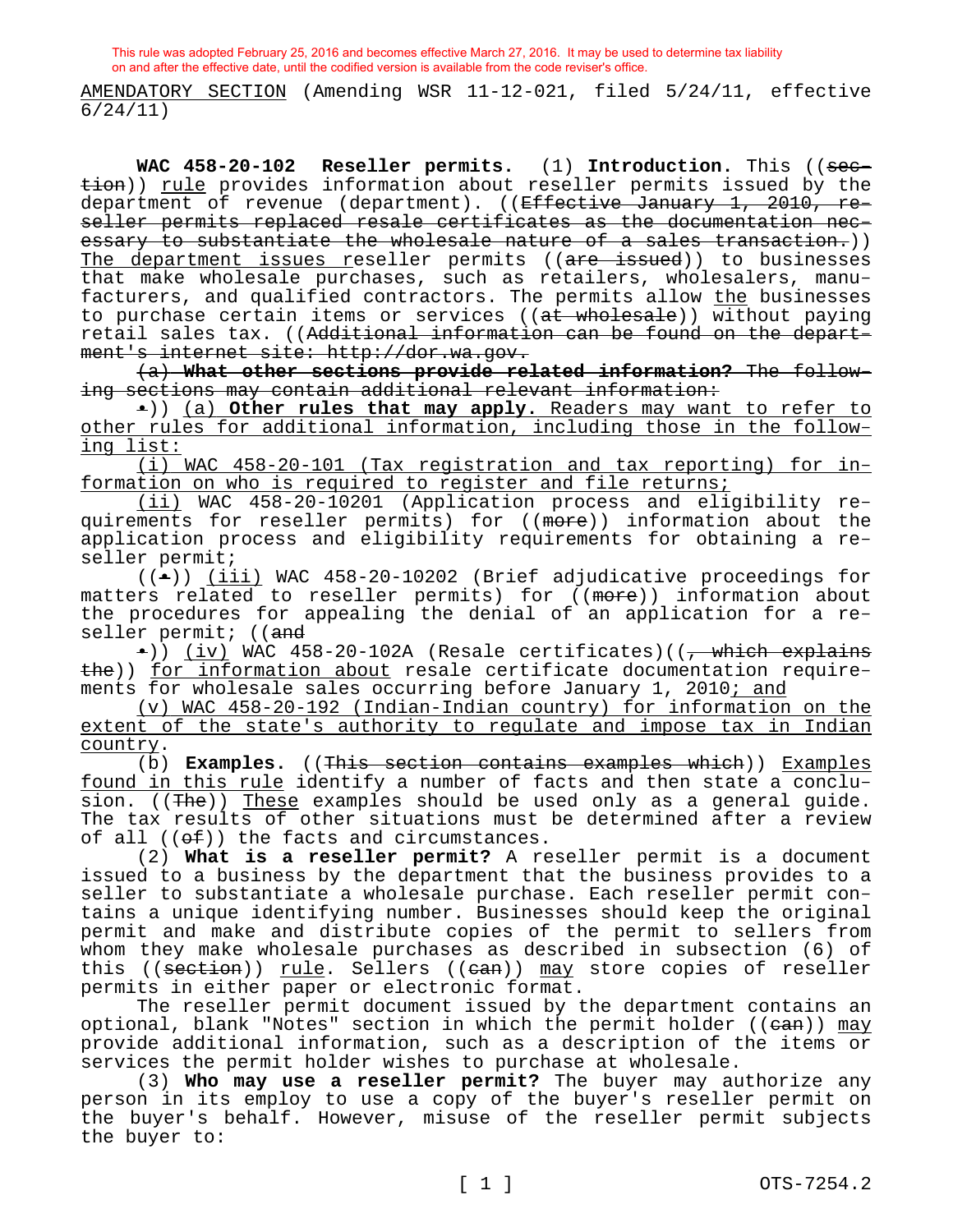- Revocation of the reseller permit;
- Penalties as provided in RCW 82.32.290 and 82.32.291; and
- Tax, interest, and any other penalties imposed by law.

The buyer is responsible for educating all persons authorized to use the reseller permit on the proper use of the buyer's reseller permit.

(4) **How long is a reseller permit effective?** Except as otherwise provided in this subsection, a reseller ((permits are)) permit is generally valid for a period of forty-eight months from the date of issuance, renewal, or reinstatement.

(a) **Conditions when permit is effective for twenty-four months.** A reseller permit is valid for  $((a))$  an initial period of twenty-four months and may be renewed for a period of forty-eight months, ((effective July 1, 2010,)) if the permit is issued to a taxpayer who:

(i) Is not required to be registered with the department under RCW 82.32.030;

(ii) Has been registered with the department under RCW 82.32.030 for a continuous period of less than one year as of the date that the department received the taxpayer's application for a reseller permit;

(iii) Was on nonreporting status as authorized under RCW 82.32.045( $($  $($  $\{4})$ )) at the time ( $($  $t$  $)$ ) the department received the taxpayer's application for a reseller permit or to renew or reinstate a reseller permit;

(iv) Has filed excise tax returns reporting no business activity for purposes of retail sales and business and occupation (B&O) taxes for the twelve-month period immediately preceding the date that the department received the taxpayer's application for a reseller permit or to renew or reinstate a reseller permit; or

(v) Has failed to file  $excise$  tax returns covering any part of the twelve-month period immediately preceding the department's receipt of the taxpayer's application for a reseller permit or to renew or reinstate a reseller permit.

(b) **Federally recognized Indian tribe.** The provisions of (a) of this subsection do not apply to reseller permits issued to any business owned by a federally recognized Indian tribe or by an enrolled member of a federally recognized Indian tribe, if the business does not engage in any business activity that subjects the business to the B&O tax (chapter 82.04 RCW). ((Permits)) A permit issued to such ((businesses are)) business is valid for forty-eight months from the date of issuance, renewal, or reinstatement.

(c) **Contractors.** ((Except as otherwise provided in this subsection  $(e)$ , until June 20, 2013,)) A reseller permit issued, renewed, or reinstated to a "contractor" as defined in WAC  $458-20-10201$  ( $(302)$ ) will be)) (101) is valid for a period of ((twelve)) twenty-four months from the date of issuance, renewal, or reinstatement.

((<del>(i) Beginning July 1, 2013, reseller permits issued, renewed,</del> or reinstated to a contractor will be valid for a period of twentyfour months from the date of issuance, renewal, or reinstatement.

(ii) However, the department may issue, renew, or reinstate permits for a period of twenty-four months beginning July 1, 2011, if the department is satisfied that the contractor is entitled to make purchases at wholesale and that issuing or renewing the reseller permit in this manner is unlikely to jeopardize collection of sales taxes due based on the criteria discussed in WAC  $458-20-10201(305)$ .)

(d) **Renewal of reseller permit.** An application((s)) to renew a reseller permit cannot be made more than ninety days before the expiration of the reseller permit.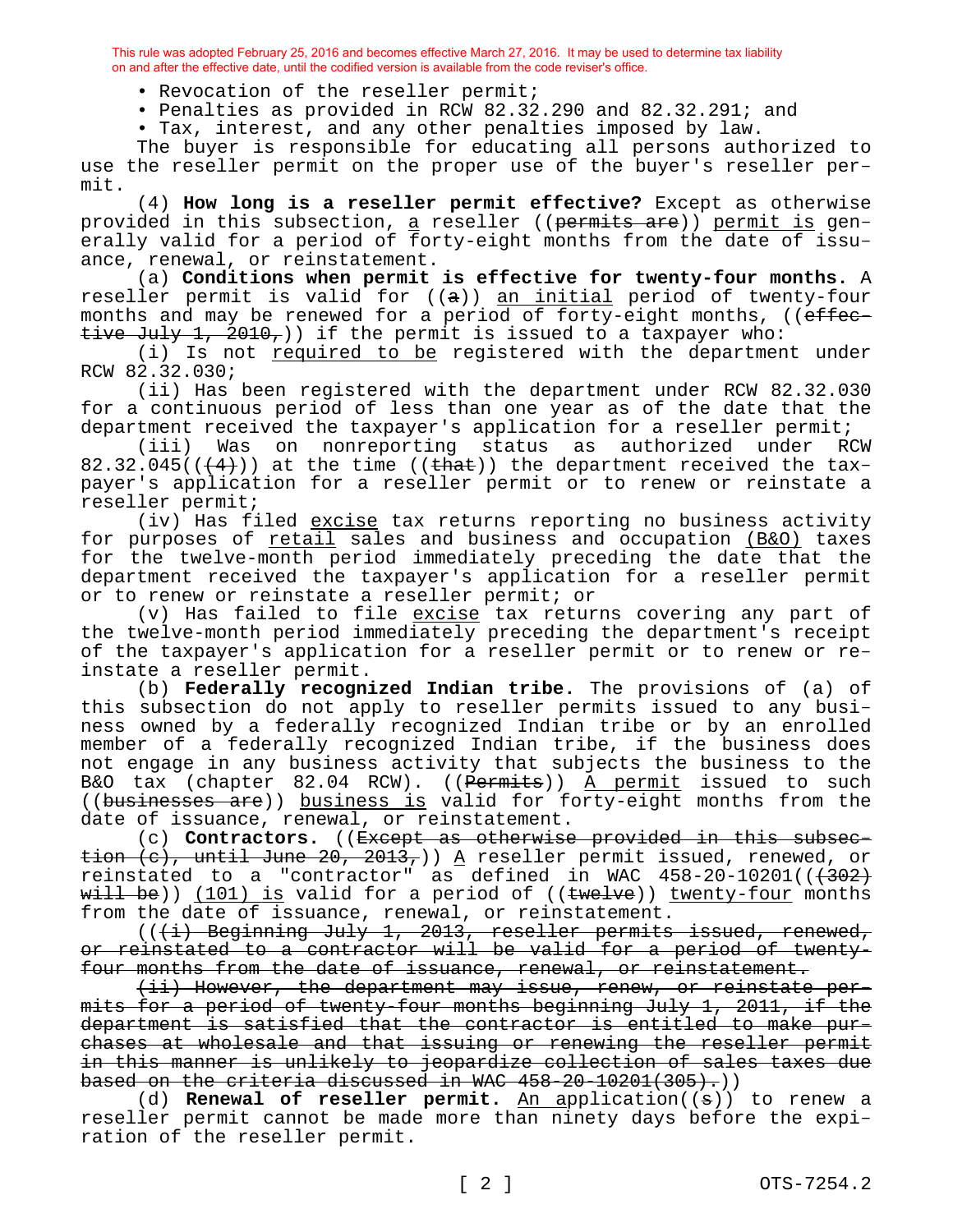(e) **Business ownership change.** A new reseller permit is required whenever a change in the ownership of the buyer's business requires a new tax registration. (((See WAC 458-20-101 Tax registration and tax reporting.)) The new business may not make purchases under the authority of the reseller permit issued to the business before the change in ownership.

(f) **Revoked or invalid reseller permit.** Purchases may not be made under the authority of a reseller permit that has been revoked by the department or is otherwise invalid. For more information about reseller permit revocation or other invalidation of reseller permits, see subsection (14) of this ((section)) rule.

(5) **Sales at wholesale.** All sales are treated as retail sales unless the seller takes from the buyer a copy of a reseller permit, a uniform exemption certificate authorized by RCW 82.04.470, or obtains the data elements ( $(a\sigma)$ ) described in subsection (7) of this ( $(a\sigma)$ tion)) rule. Reseller permits may only be used for sales at wholesale and generally may not be used as proof of entitlement to retail sales tax exemptions otherwise provided by law.

(6) **When may a buyer use a reseller permit?** The buyer may use a reseller permit only when making wholesale purchases. (See RCW 82.04.060 for additional information.) The reseller permit may not be used when making tax-exempt retail purchases.

(7) **Seller's responsibilities.** The seller has the burden of proving that the buyer had a reseller permit at the time of sale. A seller may meet  $((i$ ts)) that burden by taking from the buyer, at the time of sale or within one hundred twenty days after the sale, a copy of  $((a))$ the reseller permit issued to the buyer by the department under RCW 82.32.780 or 82.32.783.

(a) **Registered buyer.** In lieu of a copy of a reseller permit issued by the department, pursuant to RCW 82.04.470 a seller may accept from a buyer that is **required** to be registered with the department under RCW 82.32.030:

(i) A properly completed uniform exemption certificate approved by the streamlined sales and use tax agreement governing board; or

(ii) Any other exemption certificate ((as may be)) authorized by the department and properly completed by the buyer.

(b) **Inclusion of reseller permit number.** Certificates authorized in (a)( $(\frac{1}{i})$  and  $(\frac{1}{i})$ ) of this subsection must include the reseller permit number issued by the department to the buyer.

(c) **Seller not required to verify buyer's registration.** A seller ((who)) that accepts exemption certificates authorized in (a) of this subsection is not required to verify with the department whether the buyer is required to be registered with the department under RCW 82.32.030. ((It must be noted, however, that)) Nothing in (c) of this subsection  $((e))$  may be construed to modify any of the provisions of RCW 82.08.050.

(d) **Buyer not required to be registered.** In lieu of a copy of a reseller permit issued by the department, pursuant to RCW 82.04.470 a seller may accept from a buyer that is **not required** to be registered with the department under RCW 82.32.030:

(i) A properly completed uniform sales and use tax exemption certificate developed by the multistate tax commission;

(ii) A properly completed uniform exemption certificate approved by the streamlined sales and use tax agreement governing board; or

(iii) Any other exemption certificate ((as may be)) authorized by the department and properly completed by the buyer.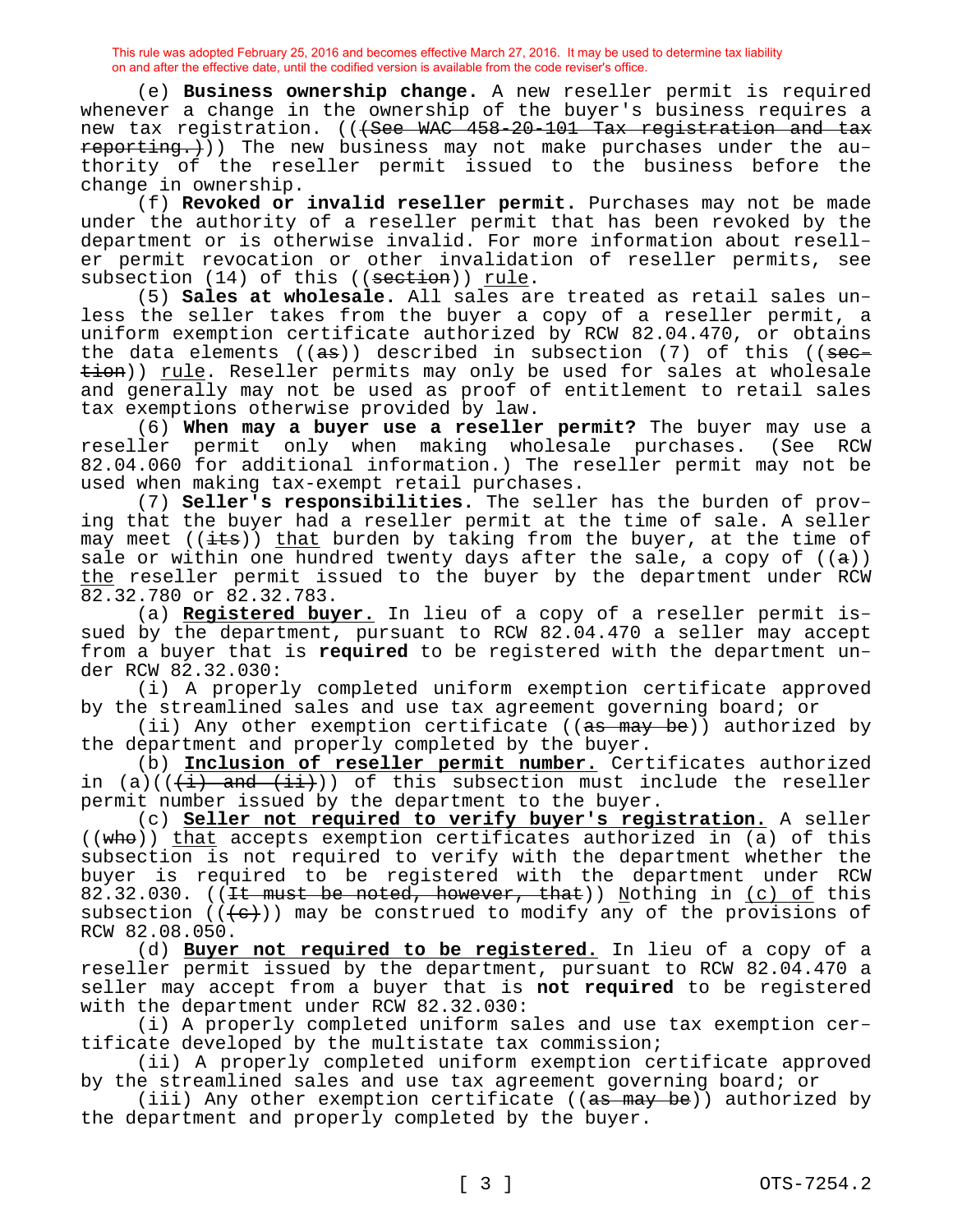The Streamlined Sales and Use Tax Agreement Certificate of Exemption and the Multistate Tax Commission Uniform Sales and Use Tax Exemption Certificate ((ean)) may each be obtained on the department's ((internet)) web site at ((http://dor.wa.gov)) dor.wa.gov.

(e) **Seller not required to verify buyer's requirement to be reg**istered. A seller ((who)) that accepts a uniform exemption certificate authorized in (d) of this subsection is not required to verify with the department whether the buyer is required to be registered with the department under RCW  $82.32.030.$  ((It must be noted, however, that)) Nothing in this subsection  $(7)$  (e) may be construed to modify any of the provisions of RCW 82.08.050.

(f) **Data elements.** In lieu of obtaining a reseller permit or the documentation in (a) or (d) of this subsection, RCW  $82.08.050((+7))$ authorizes a seller to capture the relevant data elements as allowed under the streamlined sales and use tax agreement. "Data elements" are the information required to be supplied on the actual Streamlined Sales and Use Tax Agreement Certificate of Exemption including: Name, address, type of business, reason for exemption, reseller permit number as applicable in this rule, identification number required by the state to which the sale is sourced, state and country issuing identification number, and if a paper form is used,  $((a))$  the signature of the purchaser. See Streamlined Sales Tax Governing Board, Inc. Rule  $317.1$ ( $(\overbrace{A})$ )) for more information.

(g) The term "reseller permit." For purposes of this ((section)) rule, unless otherwise specified, the term "reseller permit" hereinafter contemplates all of the following: A copy of a reseller permit, a uniform exemption certificate authorized by RCW 82.04.470 as described in (a) and (d) of this subsection, or data elements as described in (f) of this subsection.

(h) **Seller must provide documentation or information.** If the seller has not obtained a reseller permit or the documentation described in  $(a)$ ,  $(b)$ ,  $(d)$ , or  $(f)$  of this subsection, the seller is liable for the tax due unless it ((can sustain the burden of proving that a sale is a wholesale sale by demonstrating)) proves by establishing facts and circumstances that show the sale was properly made at wholesale. The department will consider all evidence presented by the seller, including the circumstances of the sales transaction itself, when determining whether the seller has met its burden  $((of *proof*)))$ . It is the seller's responsibility to provide the information necessary to evaluate the facts and circumstances of all sales transactions for which reseller permits ((are)) were not obtained. Facts and circumstances that should be considered include, but are not necessarily limited to, the following:

• The nature of the buyer's business. The items being purchased at wholesale must be consistent with the buyer's business. For example, a buyer having a business name of "Ace Used Cars" would generally not be expected to be in the business of selling furniture;

• The nature of the items sold. The items sold must be of a type that would normally be purchased at wholesale by the buyer; and

• Additional documentation. Other available documents, such as purchase orders and shipping instructions, should be considered in determining whether they support a finding that the sales are sales at wholesale.

(i) **Annual electronic verification.** ((Notwithstanding anything  $\frac{1}{2}$ )) <u>Per</u> RCW 82.04.470 ((to the contrary,)) a seller ((who)) that maintains records establishing that it uses electronic means to verify, at least once per calendar year, the validity of its customers'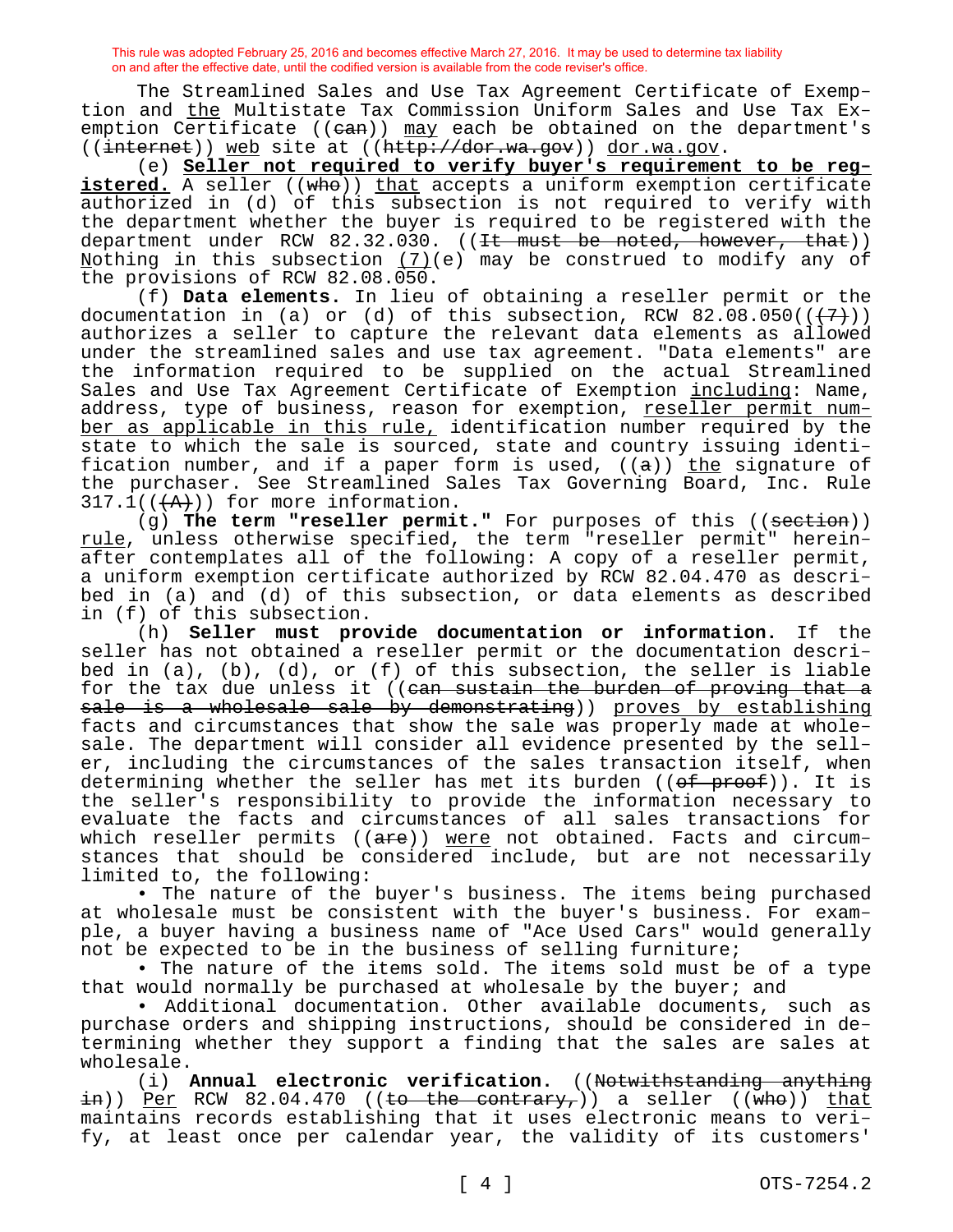reseller permits need not take a copy of a reseller permit or other documentation or the data elements as authorized in  $(a)$ ,  $(d)$ , or  $(f)$ of this subsection for wholesale sales to those customers with valid reseller permits as confirmed by the department for all sales occurring within twelve months following the date that the seller last electronically verified the validity of its customers' reseller permits, using the department's reseller permit verification system. A seller that meets the requirements of this subsection will be deemed to have met its burden of proving a sale is a wholesale sale rather than a retail sale.

(j) **((Can)) May a seller request a refund for sales tax paid outof-pocket after obtaining appropriate documentation?** If the seller is required to make payment to the department, and later is able to ((present the department with)) prove through proper documentation or ((prove)) by facts and circumstances that the sales in question  $((are))$  were wholesale sales, the seller may in writing request a refund of the taxes paid along with the applicable interest. Both the request and the documentation or proof that the sales in question ((are)) were wholesale sales must be submitted to the department within the statutory time limitations provided by RCW 82.32.060. (( $+$ See WAC 458-20-229 Refunds.) However, ) For information on requesting refunds see WAC 458-20-229. In the event of an audit, refer to (m) of this subsection ((in the event of an audit situation)).

(k) **Timing requirements for single orders with multiple billings.**  If a single order or contract will result in multiple billings to the buyer, and a reseller permit was not obtained by the seller or on file with the seller at the time the order was placed or the contract entered, the seller may obtain a reseller permit ((must be received by the seller)) within one hundred twenty days after the first billing. For example, a subcontractor entering into a construction contract for which it has not received a reseller permit must obtain it within one hundred twenty days of the initial construction draw request, even though the construction project may not be completed at that time and additional draw requests will follow.

(l) **Proof of wholesale sales obtained, from a buyer not required to be registered, after one hundred twenty days have passed from sale date.** If proof that a sale was a wholesale sale is obtained more than one hundred twenty days after the sale or sales in question, the nonregistered buyer must specifically identify the sale or sales to which it applies. Certificates, such as a uniform exemption certificate, ((used)) must be accompanied by other documentation signed by the buyer specifically identifying the sales in question and stating that the provisions of the accompanying certificate apply. A nonspecific certificate that is not obtained within one hundred twenty days is generally not, in and of itself, acceptable proof of the wholesale nature of the sales in question. The certificate and/or required documentation must be obtained within the statutory time limitations provided by RCW 82.32.050.

(m) **Additional time to secure documentation in an audit ((situation)).** If ((in event of)) during an audit the department discovers that the seller has not secured, as described in this subsection, the necessary certificates and/or documentation, the seller will generally be allowed one hundred twenty days in which to obtain and present appropriate certificates and/or documentation, or prove by facts and circumstances the sales in question ((<del>are</del>)) <u>were</u> wholesale sales. The time allotted to the seller will commence from the date the auditor initially provides the seller with the results of the auditor's whole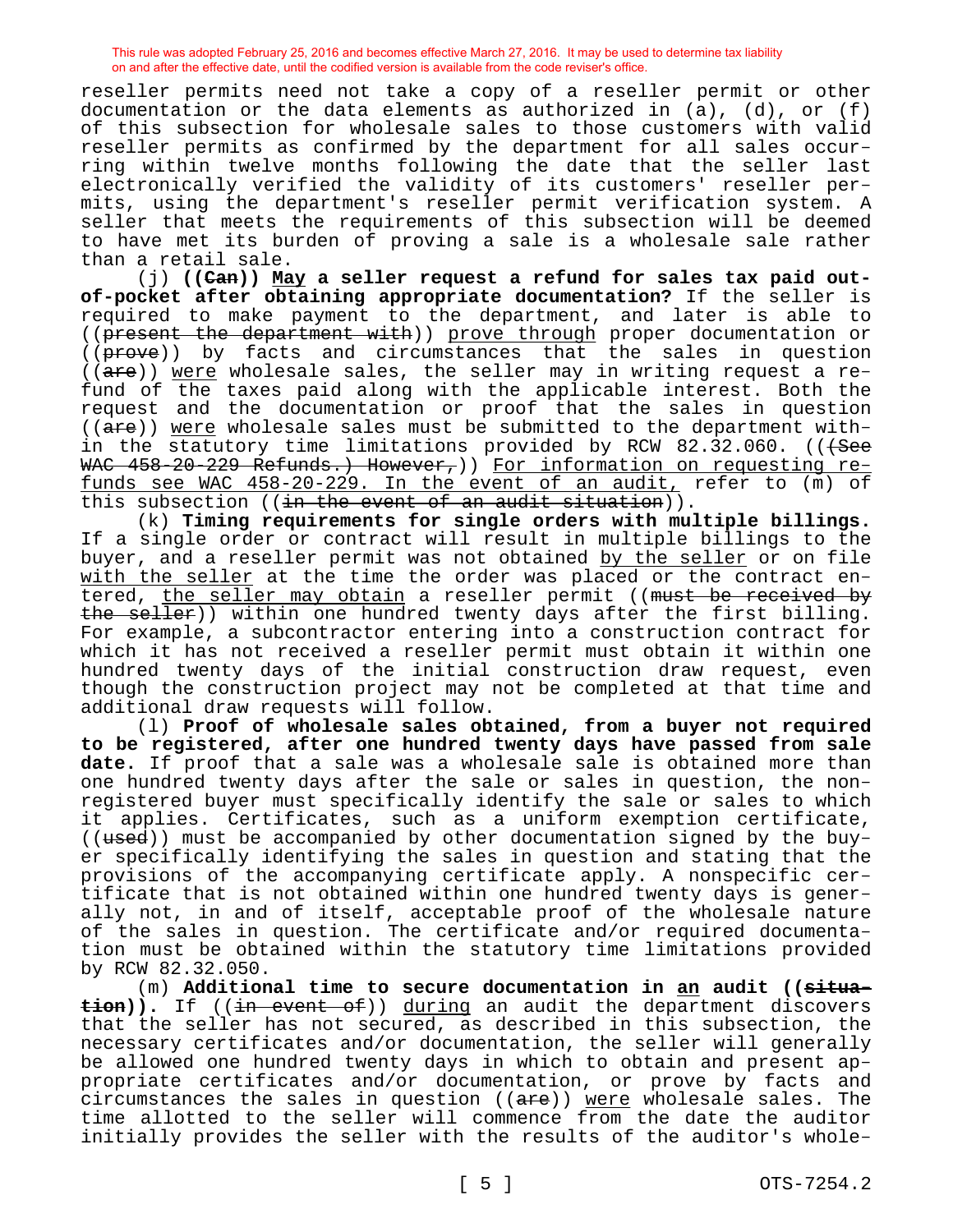sale sales review. The department will not delay processing ((of)) the audit report ((will not be delayed)) as a result of the seller's failure within the allotted time to secure and present appropriate documentation, or its inability to prove by facts and circumstances that the sales in question were wholesale sales.

(8) **Department's reseller permit verification system.** Pursuant to RCW 82.32.785, the department has developed a system available on its ((internet)) web site that allows sellers to voluntarily verify whether their customers' reseller permits are valid. Sellers are ((under no obligation)) not obligated to use the verification system. The system is accessible at the ((department's internet site: http://dor.wa.gov)) department's web site at dor.wa.gov. Information available on the system includes the name of the permit holder, the status of the reseller permit, and the expiration date of the permit.

(9) **Penalty for improper use of reseller permit.** If any buyer improperly uses a reseller permit number, reseller permit, or other documentation authorized under RCW 82.04.470 to purchase items or services at retail without payment of sales tax that ((was)) is legally due on the purchase, the department must assess against that buyer a penalty of fifty percent of the tax due on the improperly purchased item or service. See RCW 82.32.291. This penalty is in addition to all other taxes, penalties, and interest due, and ((<del>can be imposed</del>)) <u>ap-</u> plies even if there was no intent to evade the payment of retail sales tax. The penalty will be assessed by the department and applies only to the buyer. However, see subsection (13) of this ((section)) rule for situations in which the department must waive the penalty.

(a) **Improper use of reseller permit.** A buyer that purchases items or services at retail without payment of sales tax legally due on the purchase is deemed to have improperly used a reseller permit number, reseller permit, or other documentation authorized under RCW 82.04.470 to purchase the items or services without payment of sales tax and is subject to the penalty described above in this subsection if the buyer:

(i) Furnished to the seller a reseller permit number, a reseller permit or copy of a reseller permit, or other documentation authorized under RCW 82.04.470 to avoid payment of sales tax legally due on the purchase; or

(ii) ((Made the purchase)) Purchased from a seller that had previously used electronic means to verify the validity of the buyer's reseller permit with the department and, as a result, did not require the buyer to provide a copy of its reseller permit or furnish other documentation authorized under RCW 82.04.470 to document the wholesale nature of the purchase. In such cases, the buyer bears the burden of proving that the purchases made without payment of sales tax were qualified purchases or the buyer remitted deferred sales tax directly to the department. The buyer not realizing that sales tax was not paid at the time of purchase is not reason for waiving the penalty.

Persons ((who purchase)) purchasing articles or services for dual purposes (i.e., some for their own consumption and some for resale) should refer to subsection (12) of this ((section)) rule to determine whether they may furnish a reseller permit to the seller.

(b) **Examples.**

(i) **Example 1.** During a routine audit examination of a jewelry store, the department discovers that a dentist has furnished a reseller permit for the purchase of a necklace. The "Notes" section of the reseller permit indicates that in addition to operating a dentistry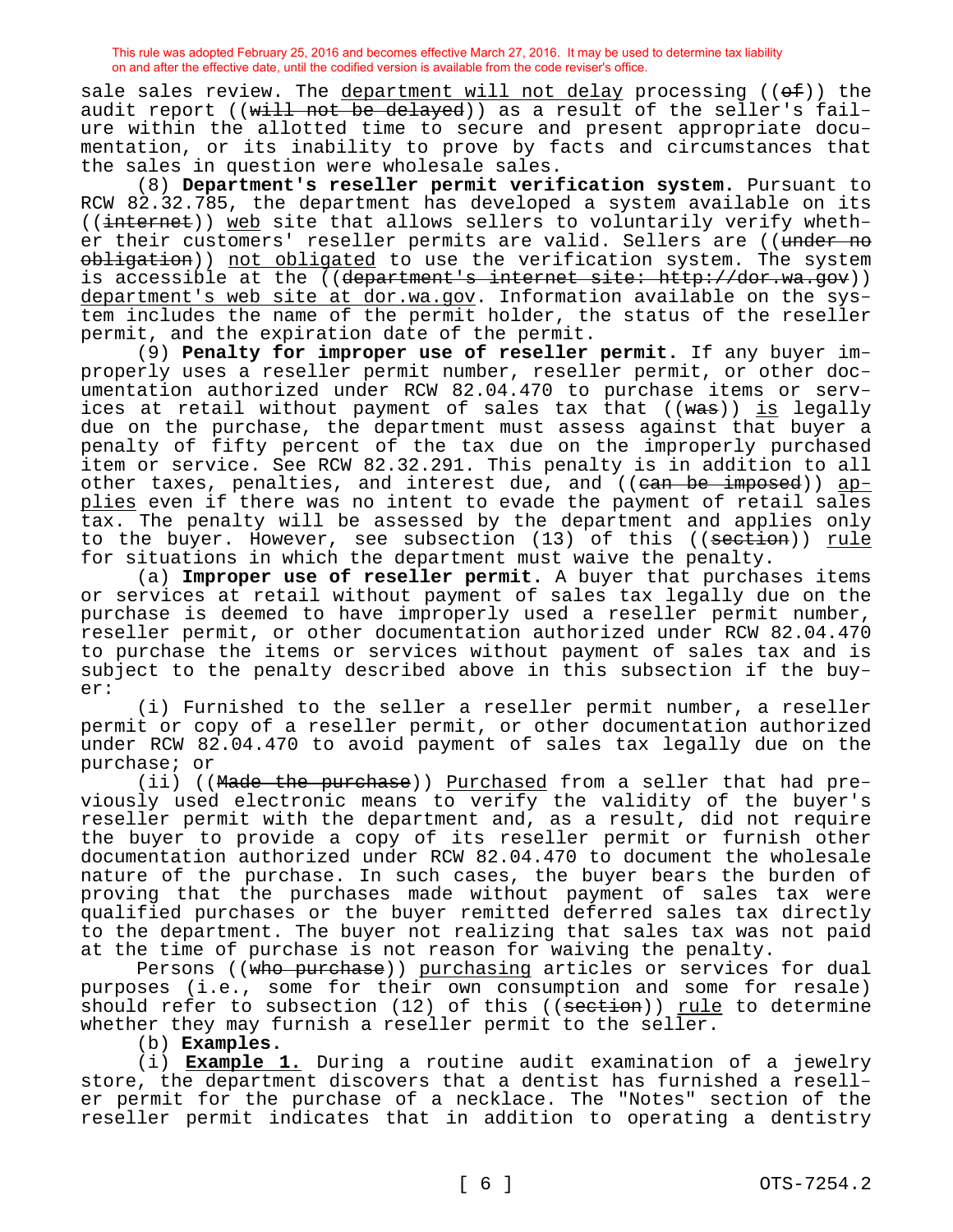practice, the dentist also sells jewelry. The jewelry store correctly accepted the reseller permit as appropriate documentation.

Upon further investigation, the department finds that the dentist is not engaged in selling jewelry. The department will impose the retail sales tax, interest, and the fifty percent penalty for improper use of the reseller permit against the dentist.

(ii) **Example 2.** M&M Plumbing Supply (M&M) has several regular customers ((who)) that make purchases at wholesale. M&M uses the department's reseller permit verification system to find all regular customers that have a reseller permit. M&M keeps the required data elements in its system and begins to make wholesale sales to all customers the system shows have a reseller permit. While it is best for sellers to ensure customers intend to purchase at wholesale, in this case, M&M has satisfied its requirement to ensure that customers making wholesale purchases have reseller permits. It is the customer's responsibility to review purchase invoices to ensure that deferred sales tax is paid if the purchase is not a valid wholesale purchase. If the customer does not pay the tax due on the next tax return, the misuse penalty will be assessed.

(iii) **Example 3.** ABC Bank hired Sam's Clean-Up Services (Sam's) to provide a variety of services at properties they had foreclosed on and owned. Sam's has provided services such as securing the sites, winterizing, and making safety repairs. Other services provided included lawn and yard services, debris removal, cleaning fixtures, repairing walls and painting. These types of services on foreclosed properties are generally retail sales and the use of a reseller permit by ABC Bank is a misuse of it. The department will impose the retail sales tax, interest, and the fifty percent penalty for improper use of the reseller permit.

(10) **Sales to nonresident buyers.** If the buyer is a nonresident  $((\text{who is}))_{\perp}$  not engaged in business in this state and is not required to be registered with the department under RCW 82.32.030 but buys articles here for the purpose of resale in the regular course of business outside this state, the seller may accept the following from the buyer in lieu of a reseller permit:

(a) A properly completed uniform sales and use tax exemption certificate developed by the multistate tax commission; or

(b) A properly completed uniform exemption certificate approved by the streamlined sales and use tax agreement governing board. Nonresident buyers who are not required to be registered with the department under RCW 82.32.030 ((are nonetheless eligible to)) also may apply for and receive a reseller permit. For more information about the application process and eligibility requirements for reseller permits, see WAC 458-20-10201 (((Application process and eligibility requirements for reseller permits))).

(11) **Sales to farmers.** Farmers selling agricultural products only at wholesale are generally not required to register with the department. (See WAC 458-20-101 Tax registration and tax reporting.)

(a) **Registered farmers.** Farmers who are required to be registered with the department must obtain a reseller permit to substantiate wholesale purchases. In lieu of a copy of a reseller permit issued by the department, a seller may accept from a registered farmer ((that is registered with the department)) a properly completed Farmers' Certificate for Wholesale Purchases and Sales Tax Exemptions as long as that certificate includes the reseller permit number issued by the department to the farmer. See RCW 82.04.470.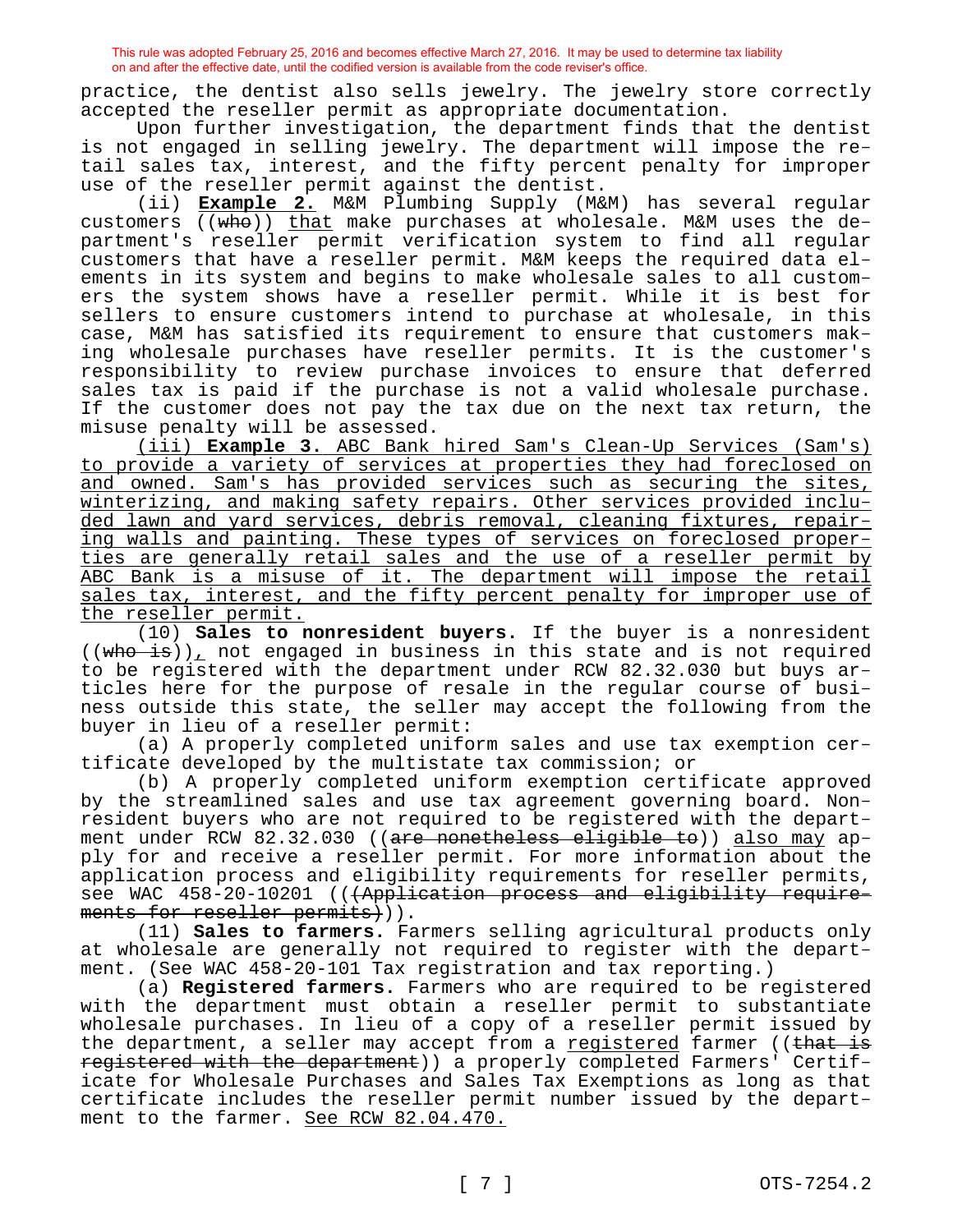(b) **Unregistered farmers.** Farmers not required to be registered with the department may provide, and the seller may accept, any of the following documents to substantiate the wholesale nature of a purchase in lieu of a reseller permit:

(i) A Farmers' Certificate for Wholesale Purchases and Sales Tax Exemptions;

(ii) A properly completed uniform sales and use tax exemption certificate developed by the multistate tax commission; or

(iii) A properly completed uniform exemption certificate approved by the streamlined sales and use tax agreement governing board.

Farmers who are not required to be registered with the department ((are nonetheless eligible to)) may apply for and receive a reseller permit. For more information about the application process and eligibility requirements for reseller permits, see WAC  $458-20-10201$  (( $\overline{4p-}$ plication process and eligibility requirements for reseller per $mits+)$ ).

(12) **Purchases for dual purposes.** A buyer normally engaged in both consuming and reselling certain types of tangible personal property, and not able to determine at the time of purchase whether the particular property purchased will be consumed or resold, must purchase according to the general nature of the buyer's business. RCW 82.08.130. If the buyer principally consumes the articles in question, the buyer should not give a reseller permit for any part of the purchase. If the buyer principally resells the articles, the buyer may furnish a reseller permit for the entire purchase. For the purposes of this subsection, the term "principally" means greater than fifty percent.

(a) **Deferred sales tax liability.** If the buyer gives a reseller permit for all purchases and thereafter consumes some of the articles purchased, the buyer must remit the deferred sales tax on the value of the article used to the department. The deferred sales tax liability should be reported under the use tax classification on the buyer's excise tax return.

(i) Buyers making purchases for dual purposes under the provisions of a reseller permit must remit deferred sales tax on all products or services they consume. If the buyer fails to make a good faith effort to remit this tax liability, the penalty for the misuse of a reseller permit will be assessed((<del>. This penalty will apply to</del>)) <u>on</u> the unremitted portion of the deferred sales tax liability.

A buyer will generally be considered to be making a good faith effort to report its deferred sales tax liability if the buyer discovers a minimum of eighty percent of ((the)) its deferred sales tax liability within one hundred twenty days of purchase, and remits the full amount of the discovered tax liability ((<del>upon</del>)) <u>on</u> the next excise tax return. However, <u>the penalty will not be assessed</u> if the buyer does not satisfy  $((\text{this}))$  the eighty percent threshold  $((\text{and}))$  but can show by other facts and circumstances that it made a good faith effort to report ((the)) its tax liability(( $\frac{1}{1}$  the penalty will not be assessed)). Likewise, if the department can show by other facts and circumstances that the buyer did not make a good faith effort in remitting its tax liability the penalty will be assessed, even if the eighty percent threshold is satisfied.

(ii) ((The following)) **Example 4.** This example illustrates the use of a reseller permit for dual-use purchases.

BC Contracting operates ((both)) as both a prime contractor and speculative builder of residential homes. BC Contracting purchases building materials from seller that are principally incorporated into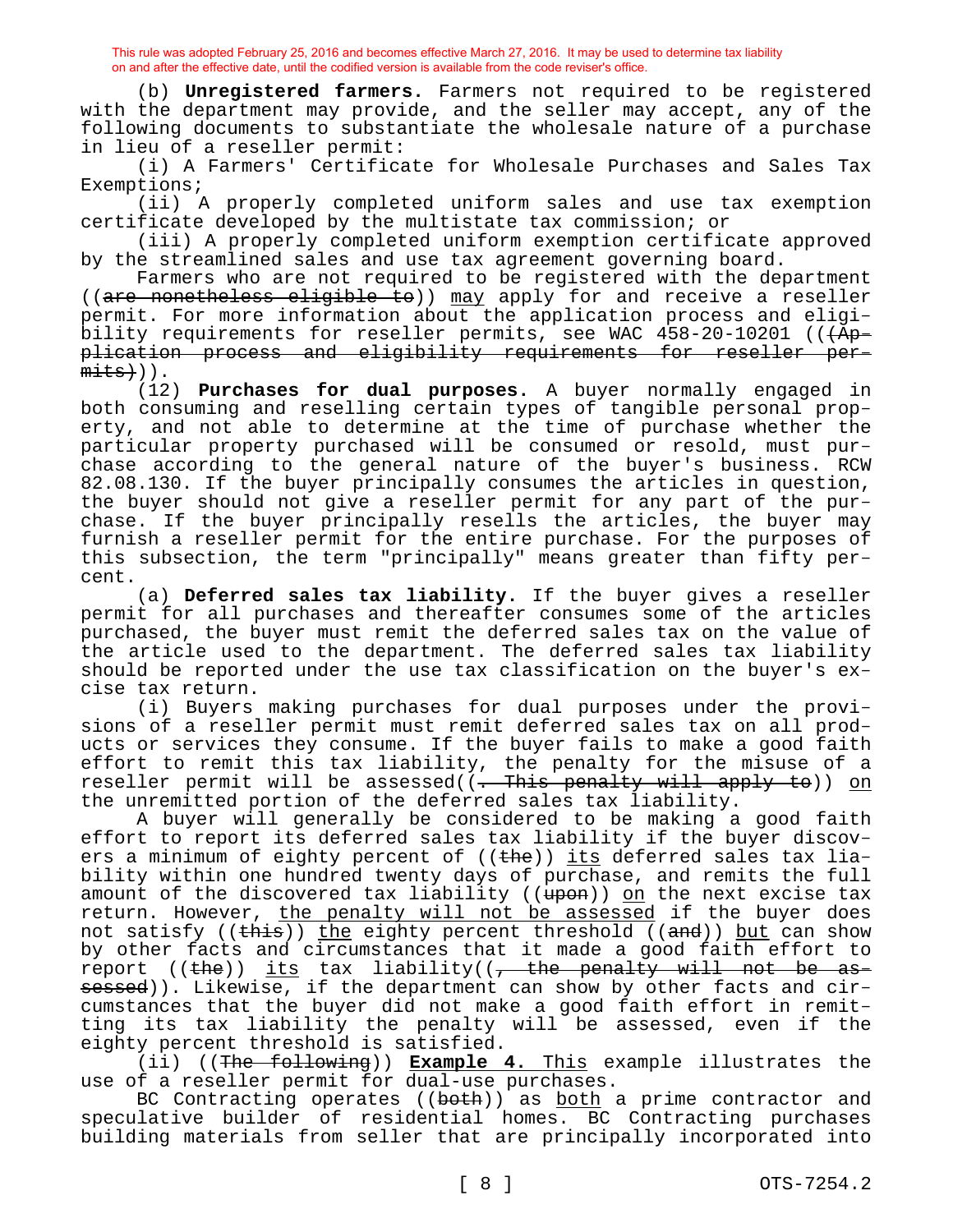projects upon which BC acts as a prime contractor. BC provides seller with a reseller permit and purchases all building materials at wholesale. BC must remit deferred sales tax ((upon)) for all building materials incorporated into the speculative projects to be considered to be properly using its reseller permit.

(b) **Tax paid at source deduction.** If the buyer ((has)) does not (( $\frac{1}{\text{provided}}$ ) provide a reseller permit to the seller but (( $\frac{1}{\text{has paid}}$ )) pays retail sales tax on all articles of tangible personal property, and subsequently resells a portion of the articles, the buyer must collect (( $t$ he)) retail sales tax from its retail customers as provided by law. When reporting these sales on the excise tax return, the buyer may then claim a deduction to recover the sales tax paid for the property resold.

(i) This deduction may be claimed under the retail sales tax classification only. It must be identified as a "taxable amount for tax paid at source" deduction on the deduction detail worksheet, which must be filed with the excise tax return. Failure to properly identify the deduction may result in the disallowance of the deduction. When completing the local sales tax portion of the tax return, the deduction must be computed at the local sales tax rate paid to the seller, and credited to the seller's tax location code.

(ii) ((The following)) **Example 5.** This example illustrates the tax paid at source deduction ((on or after July 1, 2008)).

A seller is located in Spokane((, Washington,)) and purchases equipment parts for dual purposes from a supplier located in Seat- $\text{tie}(\overline{(-\text{Washington})})$ . The supplier ships the parts to Spokane. The seller does not furnish a reseller permit for the purchase, and remits retail sales tax to the supplier at the Spokane tax rate. A portion of these parts are sold and shipped to a customer in Kennewick, with retail sales tax collected at the Kennewick tax rate. The seller must report the amount of the sale to the customer on its excise tax return and compute the local sales tax liability using the Kennewick location code ( $0.302$ ) and rate. The seller (( $woutd$ )) then should claim the tax paid at source deduction for the cost of the parts resold to the customer ((and compute)), computing the local sales tax credit using the Spokane location code (3210) and rate.

(iii) The department will allow the claim for deduction ((will be allowed)) only if the taxpayer keeps and preserves records in support of the deduction that include the names of the persons from whom it purchased such articles ((were purchased)), the dates of the purchases, the types of articles, the amounts of the purchases and the amounts of tax ((that was)) it paid.

(iv) Should the buyer resell the articles at wholesale, or under other situations where retail sales tax is not to be collected, the claim for the tax paid at source deduction on a particular excise tax return may result in a credit. In such cases, the department will issue a credit notice that may be used against future tax liabilities. ((However)) Alternatively, a taxpayer may request in writing a refund from the department.

(13) **Waiver of penalty for misuse of reseller permits.** The department will waive the penalty imposed for misuse of reseller permits ((upon finding)) if it finds that the use of the reseller permit number, reseller permit, or other documentation authorized under RCW 82.04.470 to purchase items or services by a person not entitled to use the reseller permit for that purpose was due to circumstances beyond the control of the buyer or if the reseller permit number, reseller permit, or other documentation authorized under RCW 82.04.470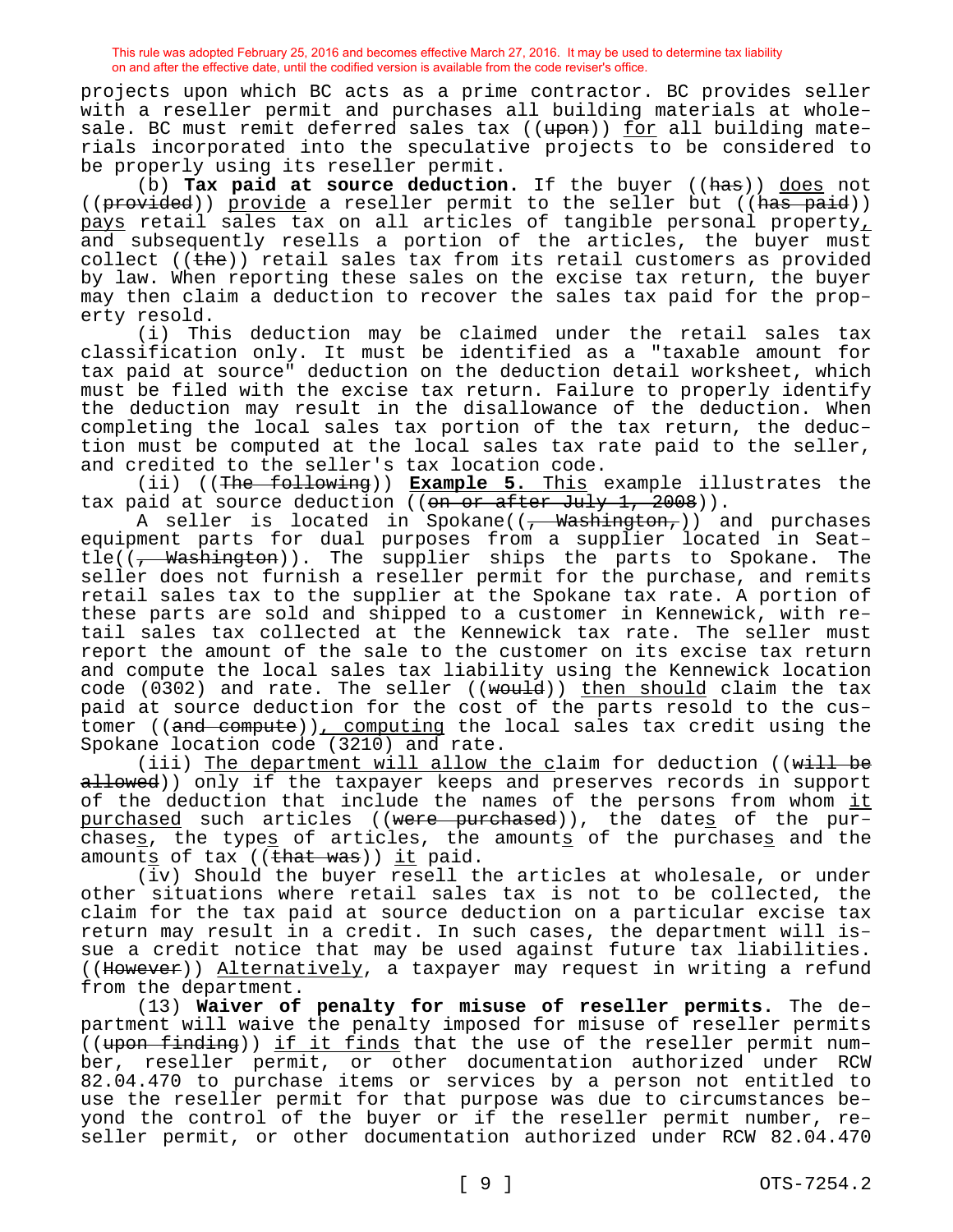was properly used for purchases for dual purposes and the buyer made a good faith effort to report deferred sales tax. ((However,)) The use of a reseller permit to purchase items or services for personal use outside of the business does not qualify for the waiver or cancellation of the penalty. The penalty also will not be waived merely because the buyer was not aware of either the proper use of the reseller permit or the penalty. In all cases the burden of proving the facts is ((upon)) on the buyer.

**Example 6.** During a routine audit examination of a computer dealer, ((it is discovered)) the department discovers that a reseller permit was obtained from a bookkeeping service. ((Upon)) On further investigation it is discovered that the bookkeeping service had no knowledge of the use of the reseller permit, and had made no payment to the computer dealer. The employee who furnished the reseller permit had purchased the computer for personal use, and had personally ((made payment to)) paid the computer dealer.

The fifty percent penalty for the misuse of the reseller permit will be waived for the bookkeeping service. The bookkeeping service had no knowledge of the purchase  $((e^p))$  and unauthorized use of the reseller permit. However, the department will impose the taxes, interest, and the fifty percent penalty for the misuse of the reseller permit against the employee.

(14) **Reseller permit revocation or other invalidation.** A reseller permit is no longer valid if the permit holder's certificate of registration is revoked, the department closes the permit holder's tax reporting account ((is closed by the department)), or the permit holder otherwise ceases to engage in business.

(a) **Closing of an account.** A taxpayer who ceases to engage in business will have its tax reporting account closed by the department. The account can be closed per the request of the taxpayer or administratively by the department. The department will administratively close a tax reporting account if a taxpayer has not reported any gross income or filed a return within the last two years. For more information about administrative closure and reopening of taxpayer accounts, see WAC 458-20-101.

(b) **Reseller permit revocation.** The department may revoke a reseller permit of a taxpayer for any of the following reasons:

(i) The taxpayer used or allowed or caused its reseller permit to be used to purchase any item or service without payment of sales tax, ((but)) and the taxpayer or other purchaser was not entitled to use the reseller permit for the purchase;

(ii) The department issued the reseller permit to the taxpayer in error;

(iii) The department determines that the taxpayer is no longer entitled to make purchases at wholesale; or

(iv) The department determines that revocation of the reseller permit would be in the best interest of collecting taxes due under Title 82 RCW.

(c) **Use of invalidated or revoked reseller permit.** The department will provide written notice to a taxpayer whose reseller permit has been revoked or whose tax reporting account has been administratively closed by the department as discussed in (a) of this subsection (( $w\text{-}11$ receive notice of the revocation or invalidation in writing)). The revocation or invalidation is effective on the date specified in the revocation or invalidation notice. Use of a revoked or invalidated permit will result in the fifty percent penalty for improper use of a